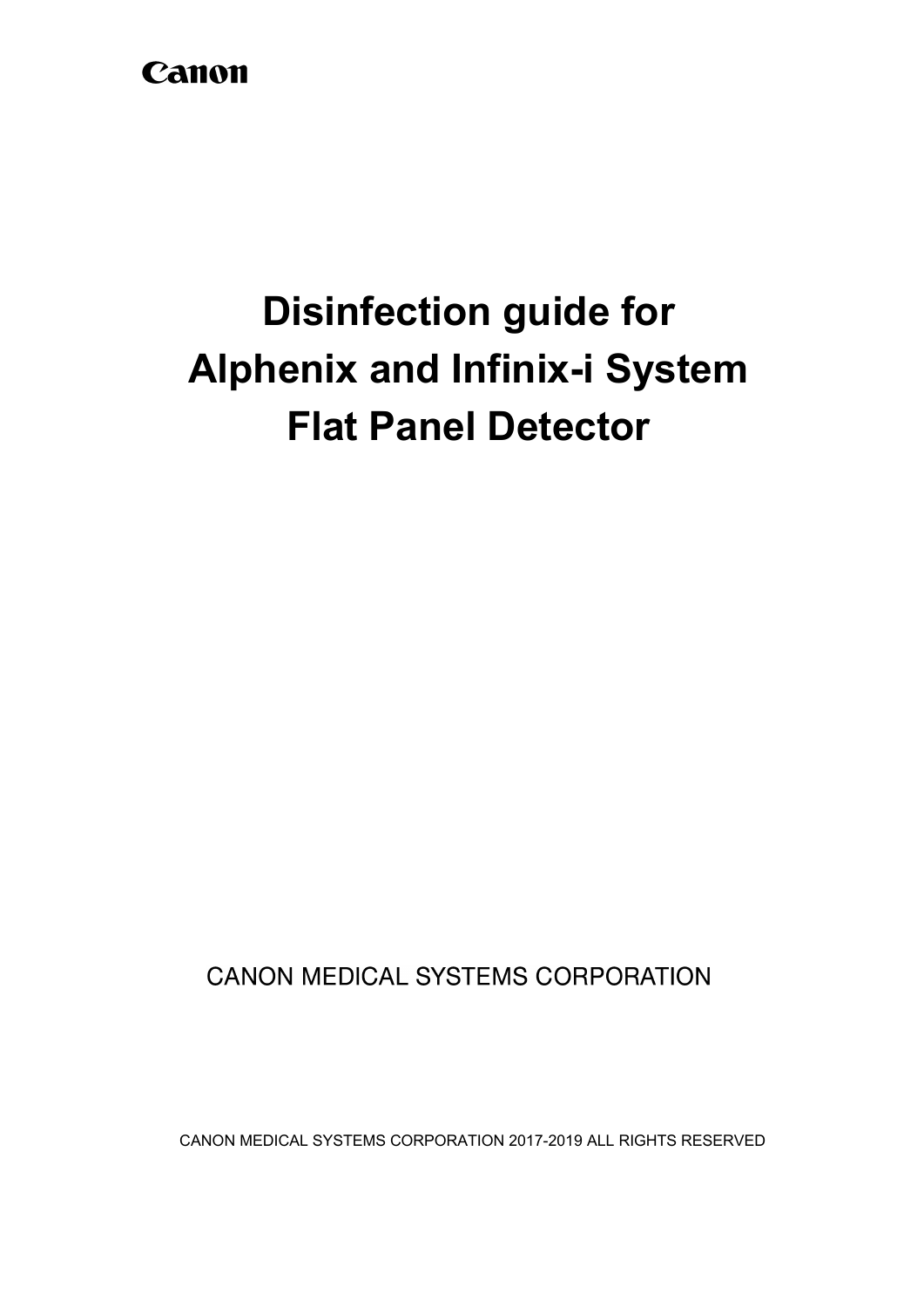### **4.4 Checks after Operation**

Check the following during post-operational check.

- **(1) Confirm that there is no damage, abnormal sound, or abnormal smell from the system.**
- **(2) Fully wipe off stains on the system to prevent deterioration due to corrosion.**

| <b>AWARNING:</b> | Turn OFF the power of the system before cleaning or disinfection. If                                                                                                                    |
|------------------|-----------------------------------------------------------------------------------------------------------------------------------------------------------------------------------------|
|                  | the power is ON, a malfunction or an accident may occur. Entry of<br>liquids such as disinfectant, detergent, or water into the system may<br>result in an electric shock or explosion. |

#### **4.4.1 Cleaning**

After operating the system, clean the main unit and the room.

If cleaning is performed by a cleaning agency, ensure that they are aware of the following WARNING and CAUTION instructions.

|  | MARNING: 1. If the system is stained with blood etc. and disinfection is required,<br>perform appropriate disinfection.                                           |
|--|-------------------------------------------------------------------------------------------------------------------------------------------------------------------|
|  | 2. Do not pour or spray liquids such as water or detergent on the system.<br>Entry of liquids into the system may cause a malfunction or an<br>accident.          |
|  | 3. Do not pour liquids such as water or detergent on the floor. Entry of<br>liquids into the system or into the cable pit may cause a malfunction or<br>accident. |
|  |                                                                                                                                                                   |

**CAUTION:** Do not clean the system with solvents (such as paint thinner or benzine) or abrasive cleansers, because they may cause surface damage or discoloration.

#### **(1) Cleaning the system**

- Wipe off stains with a soft cloth moistened with mild detergent.
- Dilute the detergent to the concentration specified by the manufacturer.
- Moisten a soft cloth with diluted detergent and then wring the cloth out firmly so that the detergent does not drip from the cloth.
- Wipe off the stains and then wipe the system again with a dry soft cloth.

#### **(2) Cleaning of the room**

Remove dust from the room using a vacuum cleaner. When cleaning the floor, use a tightly wrung out mop or cloth so that water does not drip.